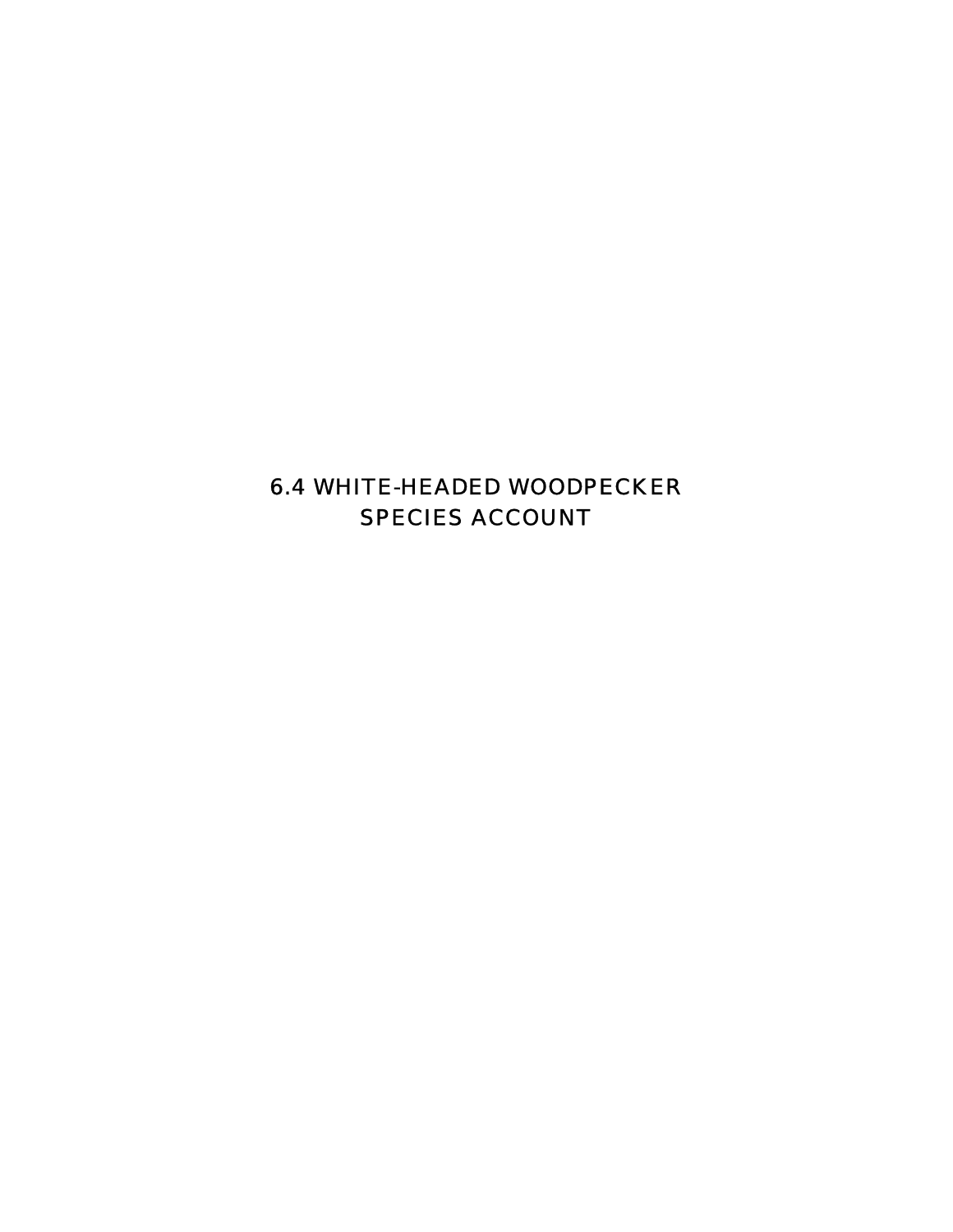**SPECIES NAME: White-headed Woodpecker (***Picoides albolarvatus***)** 

#### **SPECIES CODE: B-WHWO**

# **INTRODUCTION:**

This document provides the background information for rating white-headed woodpecker habitat values for pre-defined ecosystem units in TFL 15, south-central British Columbia. Information on habitat requirements, life requisites, and habitat / landscape use patterns of the white-headed woodpecker have been accumulated from a variety of sources, including literature reviews, species experts, and previous inventory and mapping efforts.

#### **STATUS:**

| <b>Status in Canada (COSEWIC 1998):</b>       | <b>Threatened</b> |
|-----------------------------------------------|-------------------|
| <b>Status in British Columbia (CDC 1999):</b> |                   |
| <b>Provincial Management List:</b>            | Red               |
| <b>Global Rank:</b>                           | G <sub>4</sub>    |
| <b>Provincial Rank:</b>                       | <b>S1/S2</b>      |
| <b>Identified Wildlife (Y/N):</b>             | Y                 |

#### **DISTRIBUTION:**

#### *Continental Range:*

White-headed woodpeckers are found in western North America, ranging south from extreme southern British Columbia through Washington, Oregon, and California. The easternmost distribution of whiteheaded woodpeckers is along the western borders of Idaho and Nevada (Godfrey 1986, Blood 1997).

According to Garrett *et al*. (1986), there are no estimates of total population size.

#### *Provincial Range:*

In Canada, white-headed woopeckers are found exclusively in south-central British Columbia, and are considered a threatened resident of the Kamloops Forest Region. White-headed woodpeckers are restricted to a dry belt of ponderosa pine in the mountains and valleys of the Okanagan, Similkameen, and Kettle valleys. As a matter of fact, 95 % of observation records in British Columbia are from the Okanagan Valley (Cannings *et al.* 1987). This area represents the northern limit of its range and provides breeding habitat for a sporadic and fluctuating population. The British Columbia and thus, Canadian, population of white-headed woopeckers are estimated at fewer than 100 birds (Blood 1997, Cannings 1995).

*Range of the White-headed Woodpecker in the Project Area:* 

| <b>Ecoprovinces:</b>         | Southern Interior                                                |
|------------------------------|------------------------------------------------------------------|
| <b>Ecoregions:</b>           | Thompson-Okanagan Plateau, Okanagan Highland                     |
| <b>Ecosections:</b>          | Northern Okanagan Highland, Southern Okanagan Highland, Northern |
|                              | Okanagan Basin, Southern Okanagan Basin                          |
| <b>Biogeoclimatic Zones:</b> | ESSFdc1, PPxh1, MSdm1, IDFxh1, IDFdm1 (Stevens 1995)             |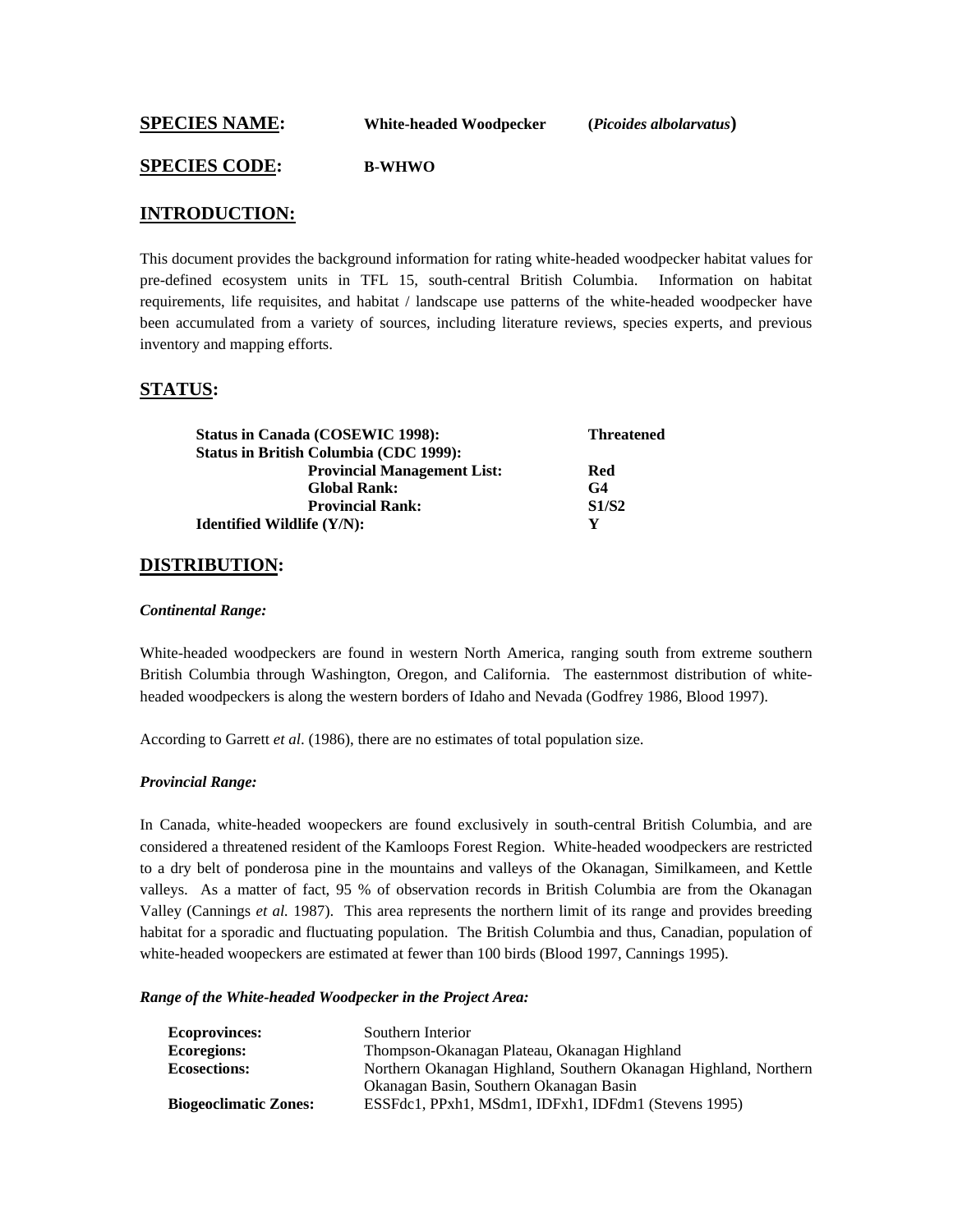#### *Elevational Range:*

The elevational range of white-headed woodpecker habitat is restricted by the requirement for open, mature ponderosa pine forests. In British Columbia, this restricts the species to the benches and hills of most valleys below 600 - 700 m. Of only seven nests observed in British Columbia, all were found at elevations of 450 - 600 m (Blood 1997). However, a few unusual records indicate the presence of white-headed woodpeckers as high as 1000 - 1300 m (Gaines 1988, Cannings *et al.* 1987, Campbell *et al.* 1990). These differences in elevation vary by latitude of the individual study areas. RIC (1997) has identified the breeding elevations of the species to range from 450 – 600 m.

## **KEY LIFE REQUISITES:**

The habitat requirements of the white-headed woodpecker are met by a fairly unique habitat type found in southcentral British Columbia. Dependent upon mature forested stands in xeric habitats, these birds have been noted in the following habitats: 85% in ponderosa pine forests, 5% in ornamental plantings, and the remainder in other forests types (Blood 1997). The high degree of habitat specialization of these birds renders them susceptible to habitat alteration. Therefore, the provision of mature ponderosa pine habitats is key to ensuring that their habitat requirements are met. Because the white-headed woodpecker utilizes ponderosa pine habitats almost exclusively, all of its life requisites can be met within this habitat type.

# **Living Habitat:**

Living habitat for the white-headed woodpecker is afforded by mature ponderosa pine forest in mountainous terrain (*Garrett et al. 1996*). The white-headed woodpecker is a non-migratory resident species of British Columbia and, therefore, ponderosa pine forests provide year-round habitat. However, the majority of ponderosa pine forests in southern B.C. are usually mixed with more abundant Douglas-firs in the warm, dry valleys of the province. Sizable and continuous stands of ponderosa pine are scarce, which partly accounts for the naturally limited distribution of white-headed woodpecker in the province. Weber and Cannings (1976) broke down vegetation cover types observed from 115 sightings of whiteheaded woodpeckers in British Columbia as follows:

- 1. 85% Ponderosa Pine
- 2. 5% Ornamental Gardens
- 3. 4% mixed Ponderosa Pine/Douglas-Fir
- 4. 3% Douglas-Fir
- 5. 2% Engelmann Spruce/Lodgepole Pine
- 6. 1% Black Cottonwoods

From this information, Weber and Cannings (1976) state that preferred habitat for white-headed woodpecker is open and mature stands of ponderosa pine, a habitat which generally occurs at elevations less than 900m. *Garrett et al. (1996)* also suggest that white-headed woodpeckers reach their greatest abundance where more than a single species of pine is present, although they tend to avoid forests dominated by small or closed cone species, such as lodgepole pine. A recent study by Dixon (1995) in southcentral Oregon shows white-headed woodpeckers to select multistoried old-growth ponderosa pine forests with >53cm diameter at breast height, maximum canopy height >32 m, and shrub cover >30%. In summary, dominant requisite habitat components are abundance of mature pines (with large cones and abundant seed production), relatively open canopy (50-70%), availability of snags and stumps for nest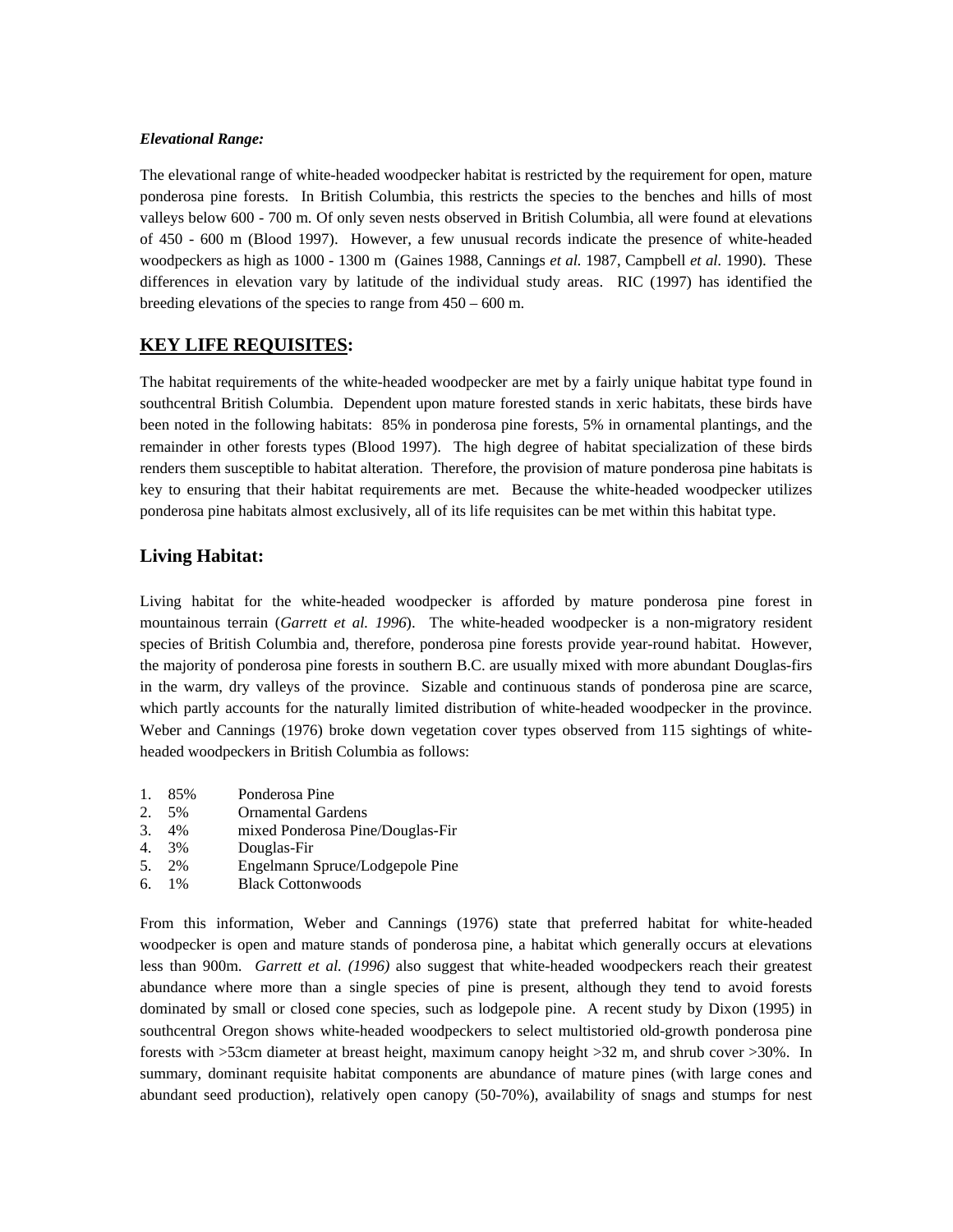cavities, sparse understorey vegetation, and burned or cut forests where residual large-diameter live and dead trees are present. (Garrett *et al*. 1986, Raphael and White 1984, Raphael *et al.* 1987)

### **Feeding Habitat:**

Feeding habitat for white-headed woodpeckers is consistent throughout all seasons. Numerous researchers have provided evidence that throughout the range of this species, seeds from cone-bearing trees, particularly ponderosa pine, are a primary source of food (Koch *et al.* 1970, Dahms and Barrett 1975, Trevis 1953). It appears that the seeds are a staple diet for the white-headed woodpecker, however there are several records of white-headed woodpeckers foraging on insects during outbreaks and during spring when the abundance of insects is highest (Ligon 1973, Blood 1997). The availability of feeding habitat is critical to the conservation of the species and has been cited as a limiting factor of white-headed woodpecker populations (Blood 1997).

#### **Security / Thermal Habitat:**

Security and thermal habitats for the white-headed woodpecker are provided by similar habitat features required for living, feeding, and reproducing. Specific structural features of higher quality security and thermal habitats are generally unknown, and have not been rated separately in this model.

## **Reproducing Habitat:**

The white-headed woodpecker is a cavity nester. Nest site preferences tend to be snags found in opencanopied stands of mature and overmature trees (Milne and Hejl 1989, Thomas 1979). Campbell *et al.* (1990) summarized 7 known nesting sites in British Columbia and reported that 5 were in ponderosa pines with cavities ranging from 2.5 to 9m in height from the base. Snags, leaning or fallen logs, and stumps provide the primary nest sites, however 2 of the 7 observed nests occured in live ponderosa pines. A diameter at breast height (dbh) of 20-25 cm has been reported to be the minimum snag size for reproducing or roosting sites (Thomas 1979, Bull 1977, Milne and Hejl 1989). Milne and Hejl (1989) also provided a synopsis of preferred nesting habitats and identified 22 of 53 nests to occur in stands with less than 40% canopy closure, 21 were in stands with 41-69% canopy closure, and 10 were in meadows. Of these nesting sites, 87% were in mature and older stands of conifer forest and 68% were on southern aspects. Nest habitat characteristics were recorded during several studies and are presented in Table 21 below.

| Table 21: Description of White-headed Woodpecker Nesting Sites |                             |                                              |                  |                                           |                                         |                       |
|----------------------------------------------------------------|-----------------------------|----------------------------------------------|------------------|-------------------------------------------|-----------------------------------------|-----------------------|
| <b>Location of</b><br><b>Study Area</b>                        | % of Tree<br><b>Species</b> | Nature of<br>Nesting<br>Trees                | Mean dbh<br>(cm) | <b>Mean Nesting</b><br>Tree Height<br>(m) | Mean Height<br>of Cavity<br>Opening (m) | Reference             |
| Sierra Nevada<br>Mtns, CA                                      | 89% in pines<br>or firs     | 28% in logs or<br>leaning trees              | 80               | 8                                         | 3                                       | Milne and Heil (1989) |
| southcentral<br>Oregon                                         |                             | 100% in logs,<br>leaning trees.<br>or stumps | 80               | 3                                         |                                         | Dixon (1995a)         |
| central<br>Oregon                                              | 93% in pines<br>and firs    |                                              | 65               | 14                                        | 4.4                                     | Dixon (1995b)         |
| Sierra Nevada                                                  | 100% in pines               |                                              | 65               | 3.8                                       | 2.5                                     | Raphael and White     |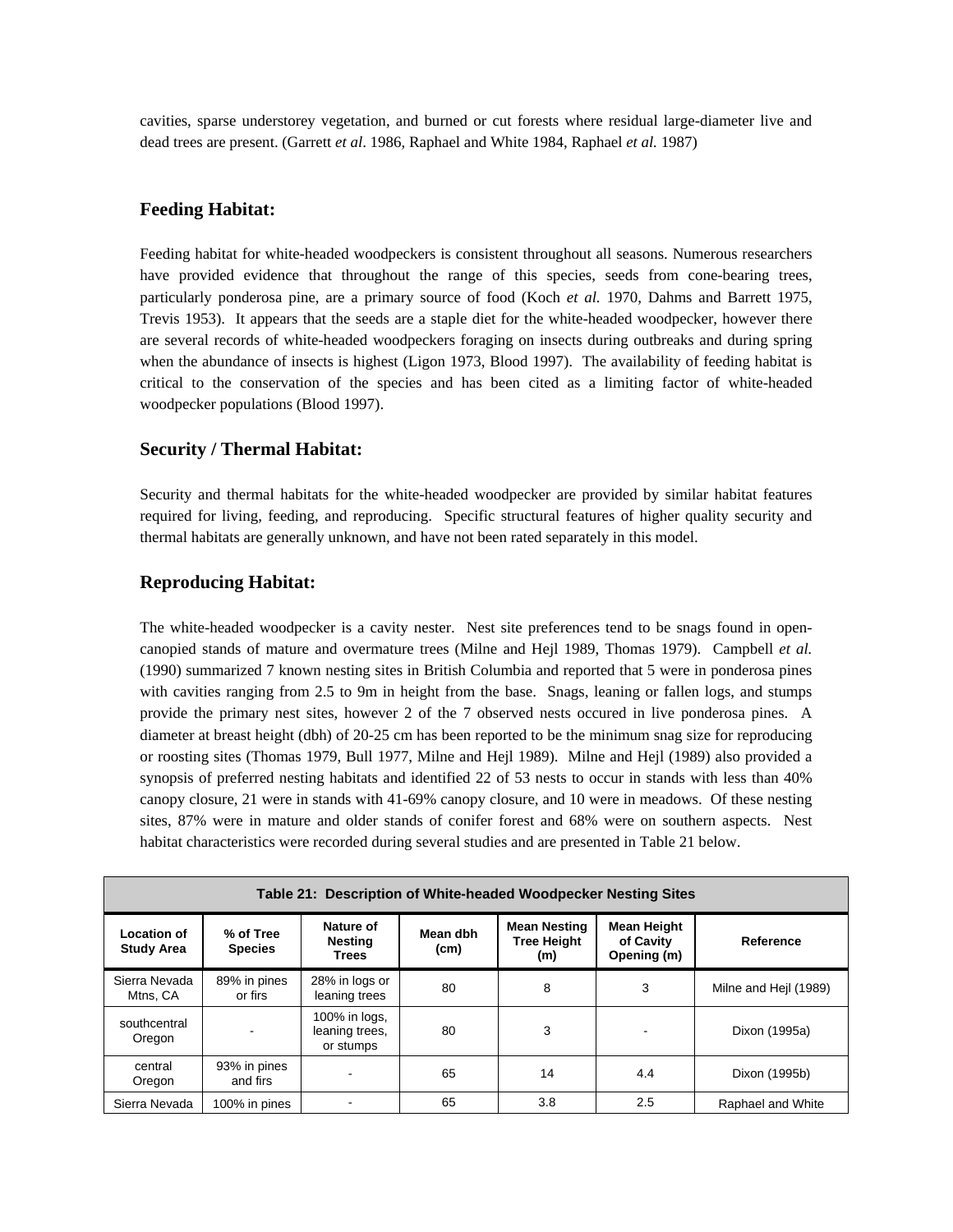| '1984.<br>Mtns.<br>and firs<br>$\mathbf{v}$ |  |
|---------------------------------------------|--|
|---------------------------------------------|--|

# **SEASONS OF USE:**

White-headed woodpecker habitat will be rated on the basis of two seasons of use, as follows (Table 22).

| Table 22: Seasons of Use Rated for White-headed Woodpecker |                                                                                                       |                                                                                                                                                                         |                                                               |                                  |
|------------------------------------------------------------|-------------------------------------------------------------------------------------------------------|-------------------------------------------------------------------------------------------------------------------------------------------------------------------------|---------------------------------------------------------------|----------------------------------|
| <b>SEASON</b>                                              | <b>CODE</b>                                                                                           | <b>DESCRIPTION (as relates to use</b><br>by white-headed woodpecker)                                                                                                    | <b>DURATION</b>                                               | LIFE REQUISITE THAT MUST BE MET  |
| All                                                        | A                                                                                                     | With the exception of reproducing,<br>the remainder of white-headed<br>woodpecker life requisites are<br>addressed by the same habitat<br>throughout every other season | November<br>December<br>January<br>February<br>March<br>April | Feeding / Security / Thermal     |
| Spring                                                     | P                                                                                                     | Nesting, hatching, and fledging<br>period                                                                                                                               | May<br>June                                                   | Reproducing / Security / Feeding |
| All<br>A                                                   | With the exception of reproducing,<br>the remainder of white-headed<br>woodpecker life requisites are | July                                                                                                                                                                    |                                                               |                                  |
|                                                            |                                                                                                       | August                                                                                                                                                                  | Feeding / Security / Thermal                                  |                                  |
|                                                            |                                                                                                       | addressed by the same habitat                                                                                                                                           | September                                                     |                                  |
|                                                            |                                                                                                       | throughout every other season                                                                                                                                           | October                                                       |                                  |

The use of seasonal nomenclature (growing and winter) is based on that defined by RIC (1998) for the Southern Interior Ecoprovince.

# **HEIRARCHY OF LIFE REQUISITES:**

In British Columbia, defining the limiting life requisites for white-headed woodpecker is clouded by the fact that the species is at its northernmost distribution. Several factors have contributed to the sparse population of the species in the area. Of these, the most notable appear to be the lack of continuous and homogenous ponderosa pine forests, lack of nesting snags, and extensive habitat loss and alterations resulting from human activities. Blood (1997) has indicated that recent fluctuations of white-headed woodpecker populations suggest that feeding habitat, rather than reproducing habitat, is the limiting life requisite. Typically, most cones produced by stands of ponderosa pine occur during the 60-100 year old range. Unfortunately, these trees are also commonly targeted by fires and timber harvesting. This results in a reduced cone crop (and feeding habitat) for white-headed woodpecker. Since the presence of suitable feeeding habitat is critical to the white-headed woodpecker in TFL 15, feeding habitats have been given the primary life requisite and will be incorporated into the hierarchy of life requisites as follows:

- *1. Year-round feeding habitat*
- *2. Reproducing habitat*
- *3. Year-round security-thermal habitat*

## **QUANTIFIABLE ECOSYSTEM ATTRIBUTES:**

This section describes how each life requisite for white-headed woodpeckers relates to specific ecosystem attributes such as site series, vegetation cover, etc. Table 23 below is a summary of these ecosystem attributes and life requisites.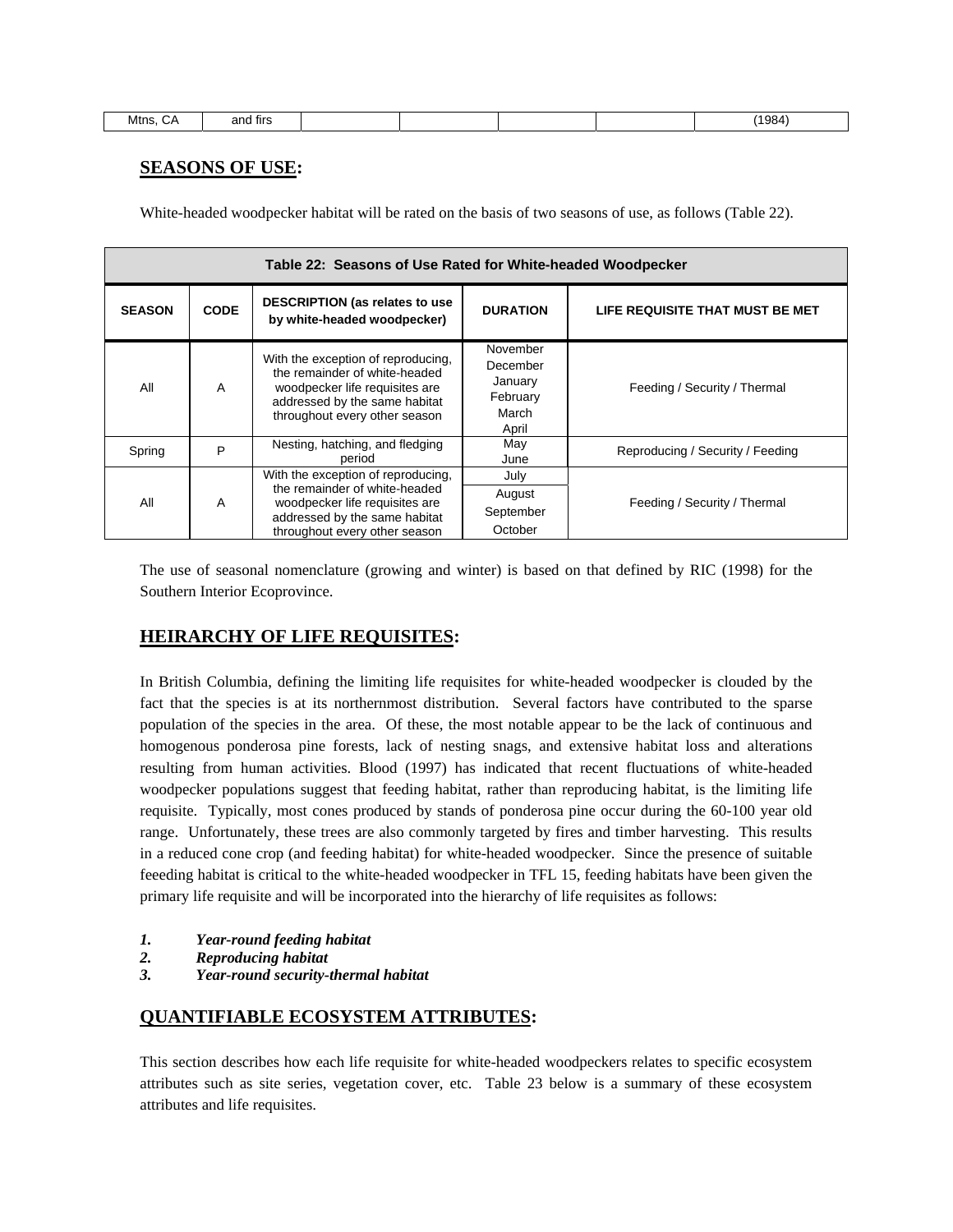| Table 23: Quantifiable Ecosystem Attributes for White-headed Woodpecker Habitats |                                  |                                                                        |                                                                                                                                                                                                                                                                                                                                                                                                                                                                                                                                                                                                                                                                                                                                                                                                                                                                                                                                                         |  |  |
|----------------------------------------------------------------------------------|----------------------------------|------------------------------------------------------------------------|---------------------------------------------------------------------------------------------------------------------------------------------------------------------------------------------------------------------------------------------------------------------------------------------------------------------------------------------------------------------------------------------------------------------------------------------------------------------------------------------------------------------------------------------------------------------------------------------------------------------------------------------------------------------------------------------------------------------------------------------------------------------------------------------------------------------------------------------------------------------------------------------------------------------------------------------------------|--|--|
| <b>Season</b>                                                                    | <b>Primary Life</b><br>Requisite | <b>Rating Code</b>                                                     | <b>Quantifiable Ecosystem Attribute</b>                                                                                                                                                                                                                                                                                                                                                                                                                                                                                                                                                                                                                                                                                                                                                                                                                                                                                                                 |  |  |
| Winter                                                                           | Feeding                          | <b>FDW</b>                                                             | Associated with ponderosa pine and mixed conifer stands;<br>Prefers drier, open stands of mature ponderosa with >60 cm dbh;<br>$\bullet$<br>Preferred ponderosa pine stands with structural stages of 6-7, typically this<br>results in stands >140 years old;<br>Preferentially restricted to the PP, IDF, and BG (if trees present), however<br>wandering individuals are also uncommonly found in the ICH, MS, and<br>ESSF;<br>Wildlife tree classes of 1-2 are used extensively for feeding;<br>$\bullet$<br>Approximately 50% of their diet consists of ponderosa pine seeds from late<br>$\bullet$<br>summer to winter while insect content increases from May to September;<br>Minimum territory size is approximately $8 - 10$ ha (5 pairs / 40 ha), with<br>$\bullet$<br>larger areas likely to be maintained in British Columbia (RBCM 1996,<br>Cannings 1995, Bryan and Sarell 1994);<br>Sparse understorey within preferred habitat.        |  |  |
|                                                                                  | Security $-$<br>Thermal          | <b>STW</b>                                                             | Same as winter food habitat attributes described above.                                                                                                                                                                                                                                                                                                                                                                                                                                                                                                                                                                                                                                                                                                                                                                                                                                                                                                 |  |  |
| Growing                                                                          | Feeding                          | <b>FDG</b>                                                             | Same as winter food habitat attributes described above.                                                                                                                                                                                                                                                                                                                                                                                                                                                                                                                                                                                                                                                                                                                                                                                                                                                                                                 |  |  |
|                                                                                  |                                  | <b>STW</b>                                                             | Same as winter security-thermal attributes described above.                                                                                                                                                                                                                                                                                                                                                                                                                                                                                                                                                                                                                                                                                                                                                                                                                                                                                             |  |  |
|                                                                                  | Security -<br>Thermal            | RE*                                                                    | Breeding restricted to the PP, IDF, and BG (if trees present);<br>$\bullet$<br>Depend on mature and old growth stands of >140 years old ponderosa pine<br>$\bullet$<br>with snags >25 cm dbh for nesting, roosting, and feeding;<br>Average nesting tree dbh at nest height of 60 cm;<br>$\bullet$<br>Cavity nester of coniferous trees;<br>$\bullet$<br>Typically, southern exposures are used more predominantly than any other<br>٠<br>aspect;<br>Open canopy of mature and over-mature coniferous stands;<br>Leaning or broken-topped snags or stumps are commonly used an nest<br>$\bullet$<br>trees often have heartrot (wildlife tree class 5-6);<br>Preferred snag density of 5.8 / ha (Bryan and Mulholland 1992);<br>Most nests found within 3 m of the ground with nesting height ranges of 2.5<br>to $9m$ .<br>Breeding territories are about 100 ha in size in continuous old-growth pine<br>but larger (over 300 ha) in fragmented areas. |  |  |
|                                                                                  |                                  | * Life requisites that were rated in the field during data collection. |                                                                                                                                                                                                                                                                                                                                                                                                                                                                                                                                                                                                                                                                                                                                                                                                                                                                                                                                                         |  |  |

# **MODEL ASSUMPTIONS:**

- 1. Habitats with continuous and homogenous stands of mature ponderosa pine will provide the provincial benchmark habitats for white-headed woodpecker.
- 2. Ponderosa pine stands within a 60-100 year old range are the primary structural stage preferences for white-headed woodpeckers.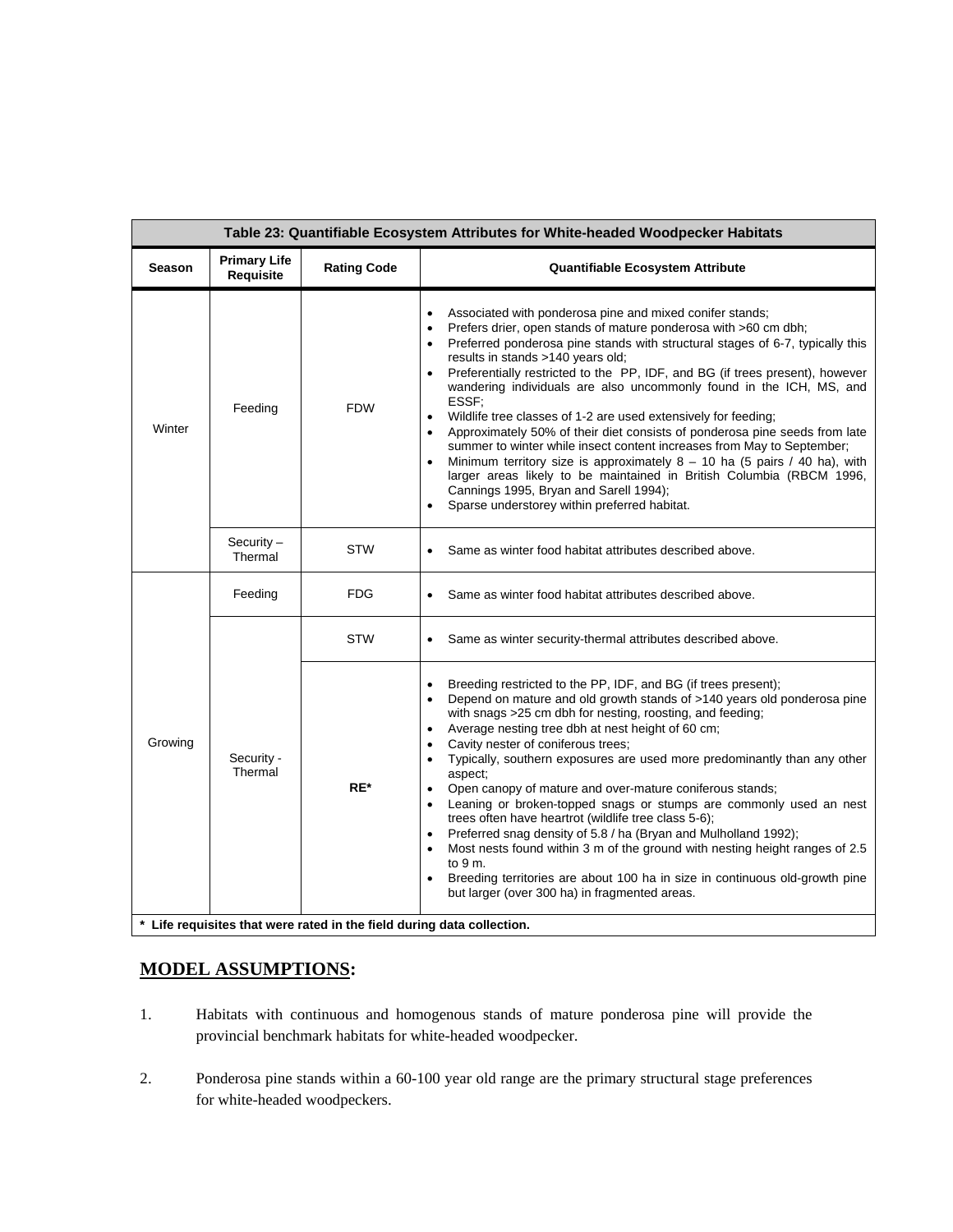- 3. The white-headed woodpecker is a cavity nester, therefore nesting preferences are snags.
- 4. Site modifiers that influence habitat suitability ratings for the white-headed woodpecker and generally require a downgrade in ratings include "a" (active floodplain – all seasons) and "z" (very steep, greater than 100% slope – all seasons).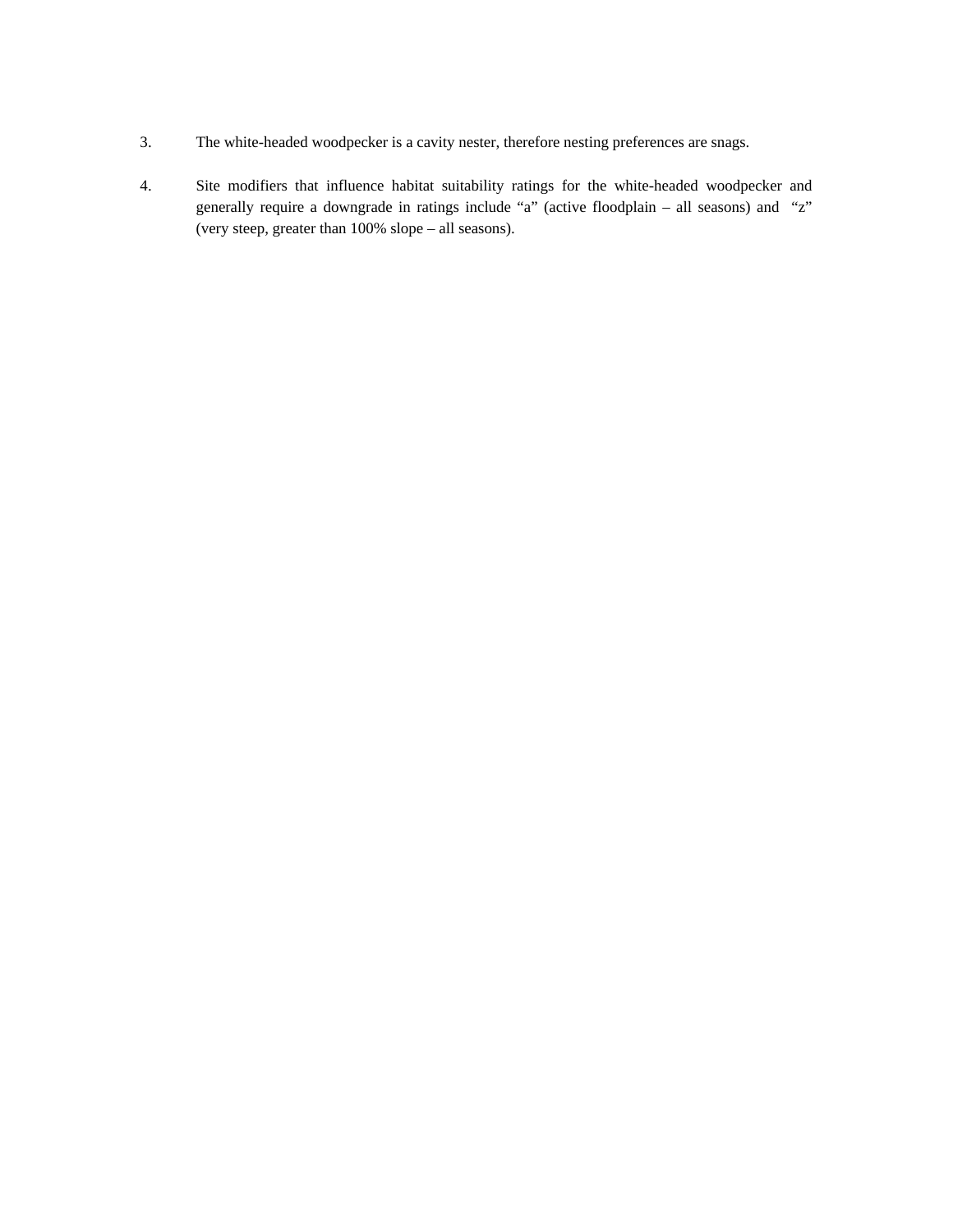WHITE-HEADED WOODPECKER HABITAT SUITABILITY RATINGS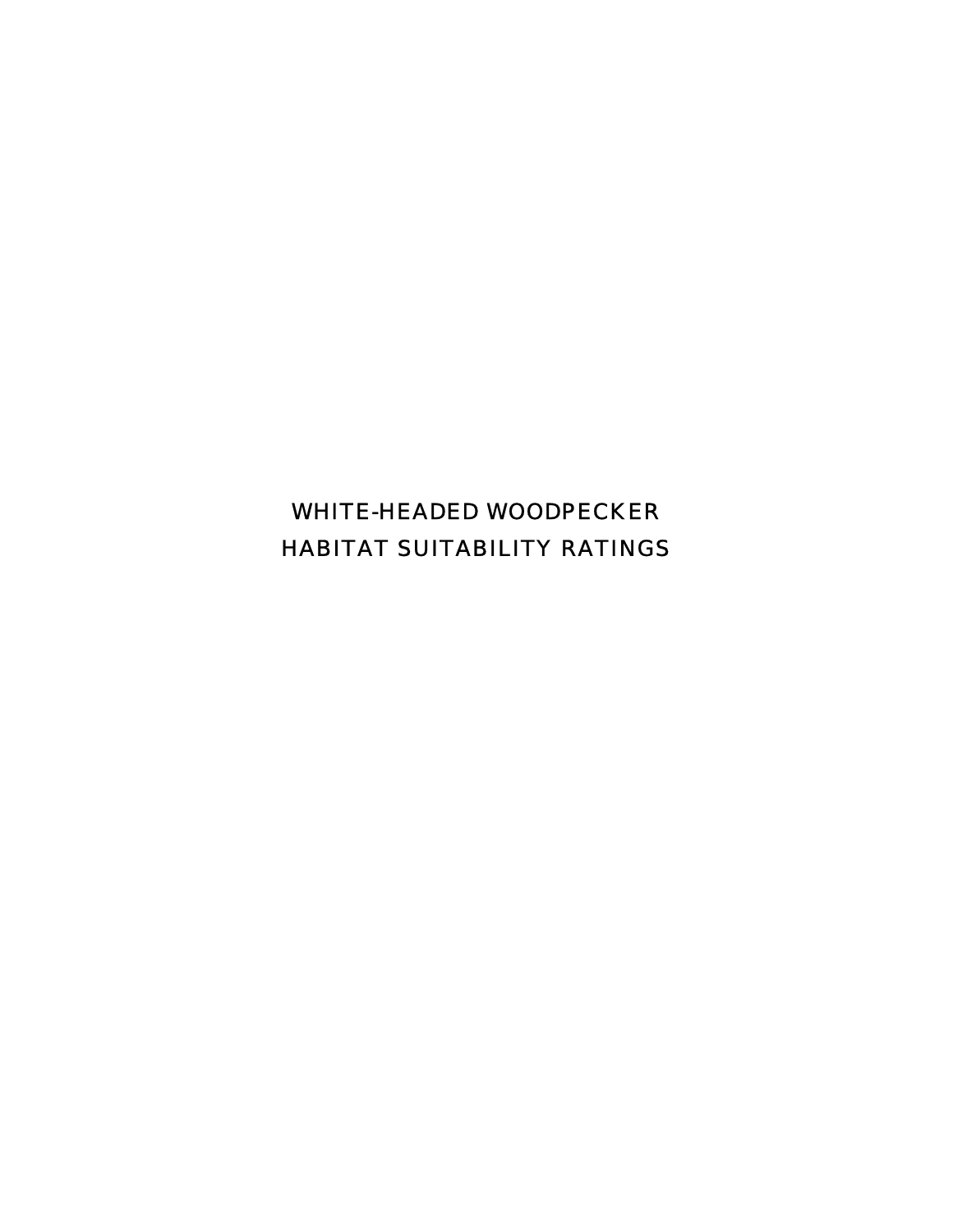# **RATED LIFE REQUISITES:**

The life requistes that have been selected for the final ratings for white-headed woodpecker include:

- FDA (All Season / Feeding)
- RE (Reproducing)

# **HABITAT SUITABILITY RATINGS SCHEME:**

Habitats for white-headed woodpecker were rated using a 4-class rating scheme, acknowledging the species' moderate to high mobility and researchers' intermediate knowledge level about its habitat requirements (Table 24).

| Table 24: Habitat Suitability Rating Scheme for White-headed Woodpecker |                                            |                        |  |
|-------------------------------------------------------------------------|--------------------------------------------|------------------------|--|
| <b>Suitability Rating</b>                                               | Level of Use by White-headed<br>Woodpecker | Suitability Limits (%) |  |
|                                                                         | High                                       | $76 - 100$             |  |
| М                                                                       | Moderate                                   | $26 - 75$              |  |
|                                                                         | Low                                        | $1 - 25$               |  |
| N                                                                       | Nil                                        |                        |  |

# **PROVINCIAL BENCHMARKS:**

The provincial benchmarks for white-headed woodpecker have not been identified by the Ministry of Environment, however given the limited distribution of the species within the province, it is reasonable that the following Ecosections contain the highest rated habitats in the province (Table 25).

| Table 25: Highest Rated Ecosections for White-headed<br><b>Woodpecker in British Columbia</b> |  |
|-----------------------------------------------------------------------------------------------|--|
| Southern Okanagan Basin                                                                       |  |
| Northern Okanagan Basin                                                                       |  |
| Southern Okanagan Highland                                                                    |  |
| Northern Okanagan Highland                                                                    |  |
| Okanagan Range                                                                                |  |
|                                                                                               |  |

These benchmarks are partially based on the limited number of observations occurring within the province.

## **REFERENCES:**

- **Blood, D.A. 1997.** Wildlife in British Columbia at risk: white-headed woodpecker. Ministry of Environment, Lands and Parks, Wildlife Branch. Victoria, BC. 4 pp.
- **Bryan, A. and L. Mulholland. 1992.** Draft. Species notes and management options for fifty-four wildlife species and management concern in the south Okanagan. British Columbia Ministry of Environment, Lands and Parks. Penticton, BC.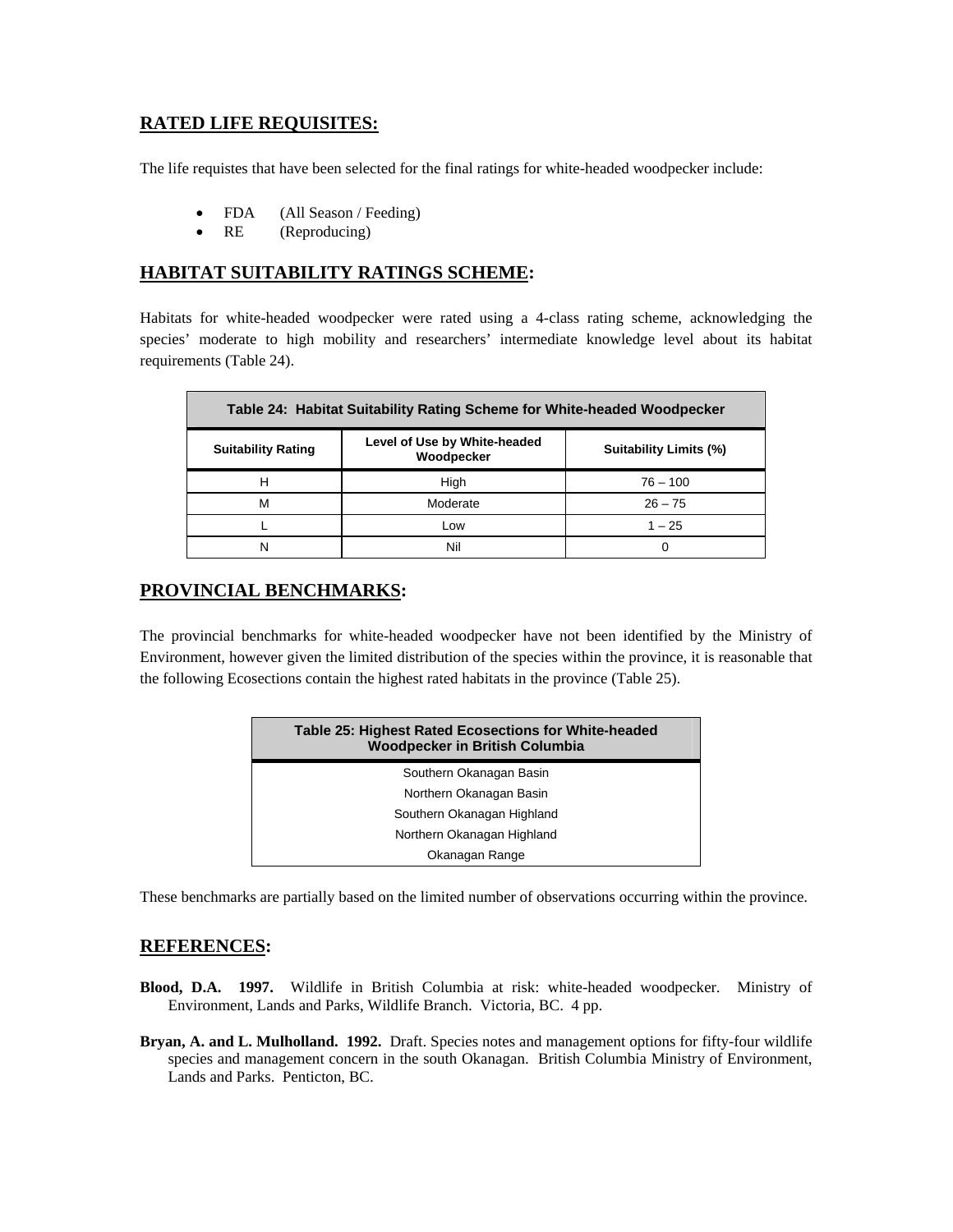- **Bryan, A.D. and M.J. Sarell. 1994.** Fact sheet on the white-headed woodpecker. British Columbia Ministry of Environment, Lands and Parks. Victoria, BC.
- **Bull, E.L. 1977.** Specialized habitat requirements of birds: snag management, old growth, and riparian habitat. Pages 74-82 in R.M DeGraaf, tech. coor. Proceedings of the workshop on nongrame bird habitat management in the coniferous forests of the western United States. U.S. For. Serv. Gen. Tech. Rep. PNW-64.
- **Campbell, R.W., N.K. Dawe, I. MacTaggart-Cowan, J.M. Cooper, G.W. Kaiser, and M.C.E. MacNall. 1990.** The birds of British Columbia: Volume 2. Royal B.C. Mus. Victoria, BC. 636 pp.
- **Cannings, R.J. 1995.** Status of the white-headed woodpecker in British Columbia. Ministry of Environment, Lands and Parks, Wildlife Branch. Wildlife Bulletin No. B-80. Victoria, BC. 8 pp.
- **Cannings, R.A., R.J. Cannings, and S.G. Cannings. 1987.** Birds of the Okanagan valley, British Columbia. Royal B.C. Mus. Victoria, BC. 420 pp.
- **CDC (Conservation Data Centre). 1999.** BC Conservation Data Centre: Rare Vertebrate Animal Tracking List. BC Ministry of Environment, Lands and Parks, Victoria, BC. http: www.env.gov.bc.ca/wld/cdc/listdef.htm
- **COSEWIC (Committee on the Status of Endangered Wildlife in Canada). 1998.** Canadian species at risk, April 1996. Committee on the Status of Endangered Wildlife in Canada. Ottawa, ON. 21 pp.
- **Dahms, W.G. and J.W. Barrett. 1975.** Seed production of central Oregon ponderosa and lodgepole pines. US Dept. Agric. For. Serv. Res. Paper PNW-191. Portland, OR.
- **Dixon, R.D. 1995.** Density, nest-site and roost-site characteristics, home-rang, habitat-use, and behavior of white-headed woodpeckers: Deschutes and Winema National Forests, Oregon. Oregon Dept. Fish and Wildl. Nongame Rep. 93-3-01.
- **Gaines, D. 1988.** Birds of Yosemite and the east slope. Artemisia Press, Lee Vining, CA.
- **Garrett, K.L., M.G. Raphael, and R.D. Dixon. 1996.** White-headed woodpecker. No. 252 in: The birds of North America. The American Ornithologists' Union. The Academy of Natural Sciences of Philadelphia. Philadelphia, PA.
- **Godfrey, W.E. 1986.** The birds of Canada. Natl. Mus. of Canada. Ottawa, ON. 595 pp.
- **Koch, R.F., A.E. Courchesne, and C.T. Collins. 1970.** Sexual differences in foraging behavior of whiteheaded woodpeckers. Bull. Southern Calif. Acad. of Sci. 69:60-64.
- **Ligon, J.D. 1973.** Foraging behavior of the white-headed woodpecker in Idaho. Auk 90:862-869.
- **Milne, K.A. and S.J. Jejl. 1989.** Nest-site characteristics of white-headed woodpeckers. Journal of Wildlife Management 53:50-55.
- **Raphael, M.G. 1983.** Cavity-nesting bird response to declining snags on a burned forest: A simulation model. Pages 211-215 *in:* Davis, J.W., G.A. Goodwin, and R.A. Ockenfels (eds.). Snag habitat management: Proceedings of the symposium. US Dept. Agr., For. Serv., Rocky Mountain Forest and Range Exp. Stn., Gen. Tech. Rep. RM-99.
- **Raphael, M.G. and M. White. 1984.** Use of snags by cavity-nesting birds of the Sierra Nevada. Cal-Neva Wildl. 1978:23-41.